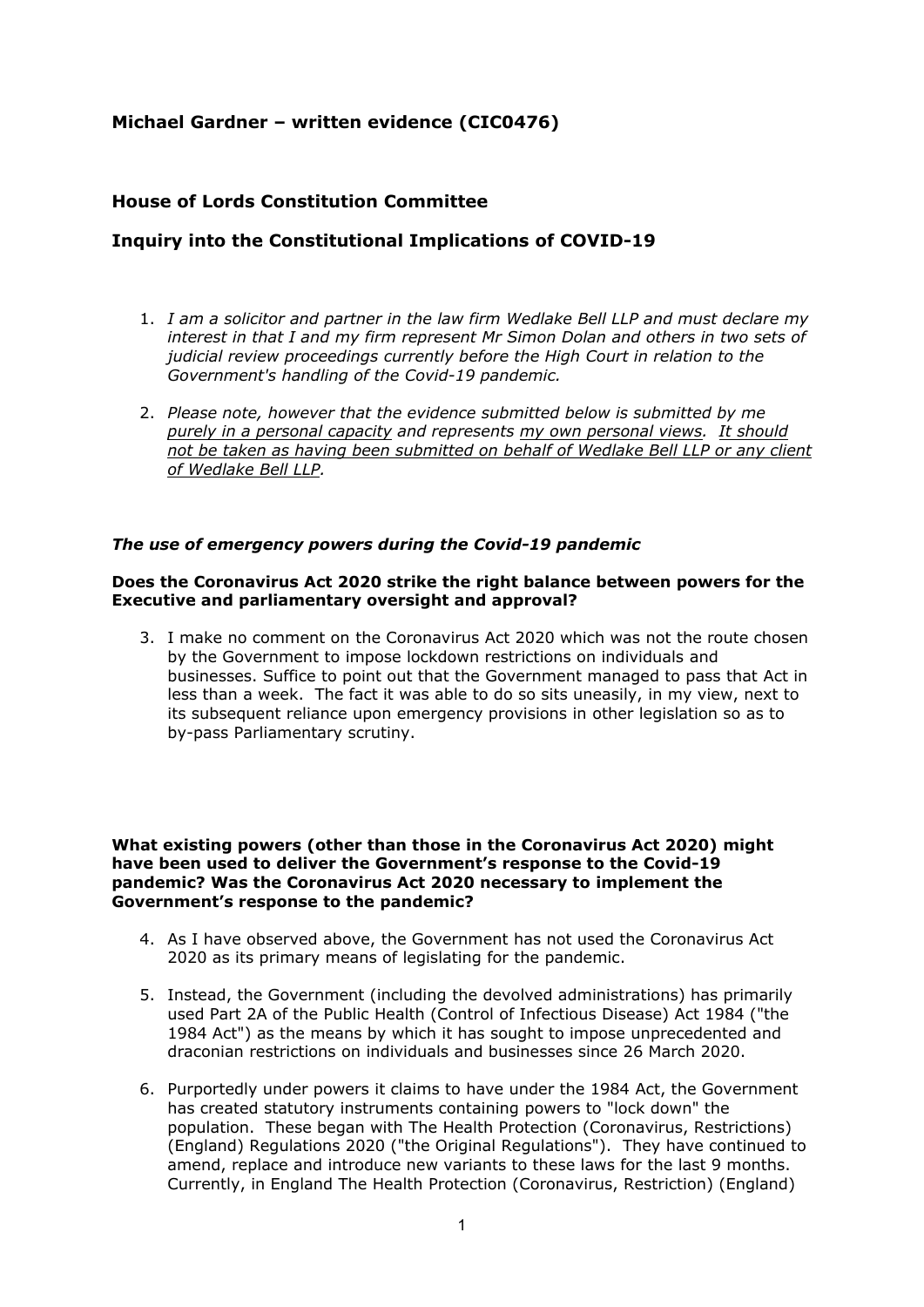(No.4) Regulations 2020 impose a further lockdown across the whole country ("the New Regulations").

- 7. At the time of filing this response, the legality of the Government's use of the 1984 Act has been challenged by way of judicial review by Simon Dolan and Others in two legal actions in the High Court. Mr Dolan's challenge to the Original Regulations ("Dolan 1") and the variations to those regulations was refused permission by the High Court following a hearing on 2 July, but an appeal against the refusal of permission was heard by the Court of Appeal at the end of October. Judgment in that appeal is currently awaited. Meantime, a further judicial review was commenced by Mr Dolan and others ("Dolan 2") on 2 October to challenge the introduction of new restrictions, again implemented via the 1984 Act.
- 8. One of the issues raised in those actions is whether the Government's use of the 1984 Act to make the lockdown regulations was "ultra vires". There are various strands to this argument. But one of them is based upon the "Simms principle" that if it is proposed to interfere with fundamental rights of individuals, it is not sufficient that a statute uses general wording to do so. It must be more specific in legislating a power to interfere with those rights.
- 9. The relevant provisions of the 1984, it is argued in the Dolan proceedings, does not – and is not intended to – confer on the Government, the extremely wide powers that the Government has purported to and has exercised in making its various lockdown laws.
- 10. This is a very important issue. If the Courts agree with the claimants in the Dolan cases on this point, it would render swathes of the lock down laws illegal. The Government would still have the power to make similar laws, but would have to do so under different legislation and subject itself to much tighter Parliamentary scrutiny.

### **How have the measures taken by the Government to address the pandemic been implemented, i.e. which aspects of the lockdown were set out in legislation, regulations and guidance? What effect has this had on the clarity of the measures?**

- 11.Right from the start, the Government's use of its purported powers under the 1984 Act and the use of separate "guidance" alongside it has caused serious confusion.
- 12. On 23 March, the Prime Minister made an announcement in which he issued an "instruction" to the British people to stay at home and observe tough new restrictions. The police announced they would enforce this new regime. Yet it was not until 26 March that the legislation to implement the new regime was actually brought into effect. Anyone arrested between the issue of the PM's "instruction" on 23 March and the date of the measures coming into legal force on 26 March would have been a victim of an unlawful arrest. Prime Ministers in the UK cannot change the law of the land by means of pronouncements made on television.
- 13. Once the legislation in the form of the Original Regulations came into force (without any prior scrutiny or approval of Parliament) there was immediate confusion about what was and was not lawful. For example, the right of people to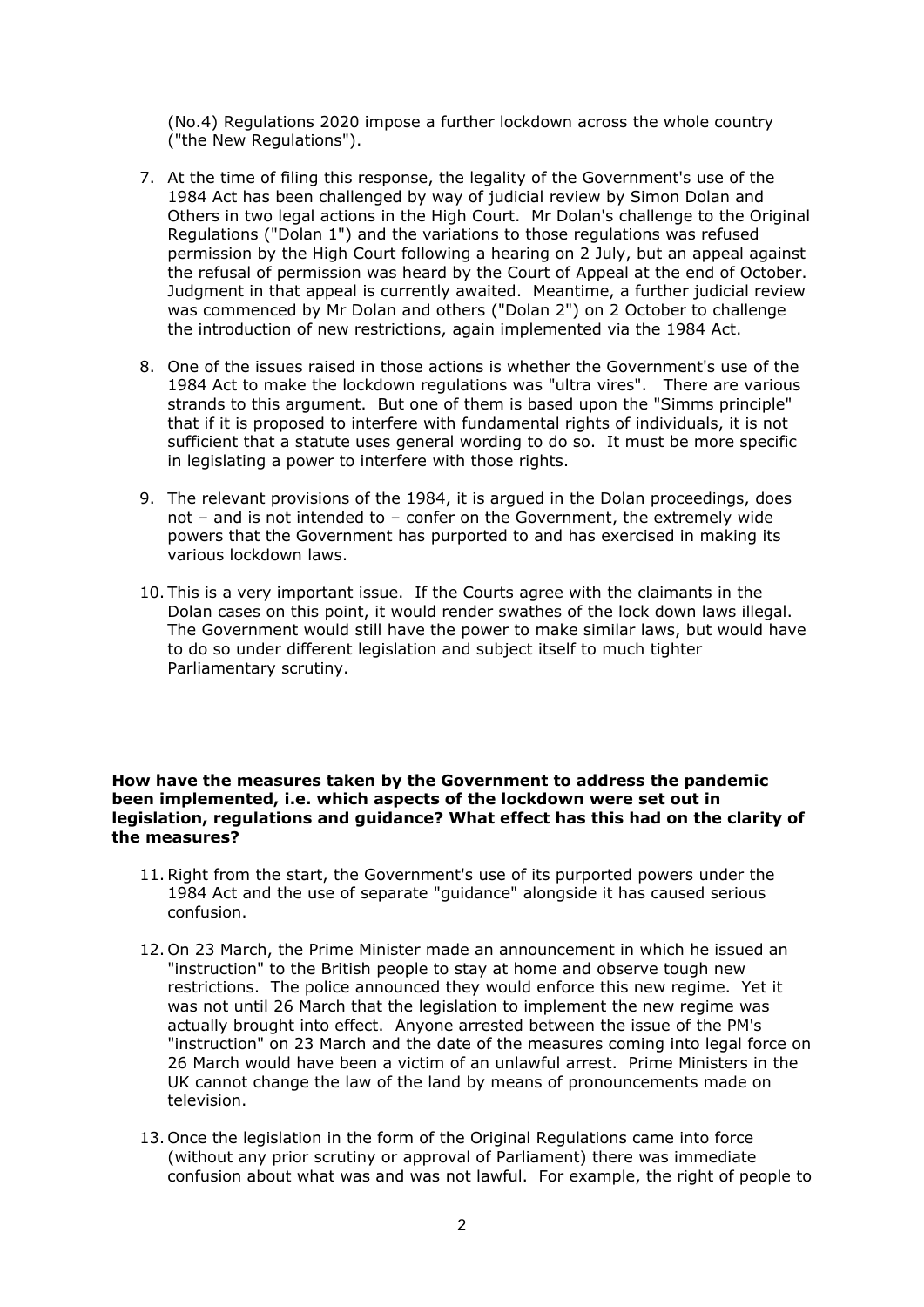leave their homes to take exercise was not defined. There was confusion as to whether this was the right to leave one's home only once a day or more than once. Whether there was a geographical limit to how far a person could go. Whether a person could drive to the place where they wanted to exercise. Whether they could rest up whilst exercising. And so on. It was soon evident that even the police at times were not sure what was or was not legal. Subsequent divergence between the law in England and say Wales produced more confusion (in Wales, for example, there was for a time an express restriction to one outing for exercise per day).

14. Ministerial announcements as to what people could or could not do, further added to the confusion. In London, the Mayor wrongfully announced that public transport was reserved for so-called essential workers. In fact, there was no restriction on who could use the tube to travel if they had a reasonable excuse to do so.

#### **Has the use of emergency powers by the Government to address the pandemic been proportionate?**

- 15. The Government's imposition of lockdown laws has involved the greatest interference with civil liberties ever seen since the UK has been a democracy. The attempts by the state to micromanage and criminalise ordinary interactions between people – including close family members – are unprecedented in this country. Moreover, thousands of businesses employing millions of people have literally been deprived by the State from the ability to earn a living and to trade.
- 16. The virus SARS-CoV-2 which causes Covid-19 is extremely dangerous to the elderly who have pre-existing health conditions but has proven to be of very limited menace to the vast majority of the population. The official statistics produced by the NHS showing the distribution of deaths of those supposed to have died with or because of the virus speak for themselves. In the whole of England, according to those figures, only around 320 healthy people under the age of 60 have died since the start of the pandemic. The overwhelming percentage of victims of the virus (91% according to the ONS) have had other pre-existing conditions. And the unreliability of PCR tests and the method of reporting deaths has probably meant that the numbers of deaths has been overstated. For example, once someone has tested positive for the virus, their death will be attributed to Covid-19 if they die within 28 days of such a test – no matter what actually caused their death. Further, evidence suggests that many patients are admitted to hospital for reasons other than because they are suffering from Covid-19, but acquire the infection whilst in hospital.
- 17. The impact of lockdown measures on the health and well-being of the population (including the short and long term) and the economy have been enormous and will be hugely detrimental to the whole country for many years to come. Huge disruption has been caused to the education of children and young people, despite there being very little to no material health risks posed to them directly. Even now, with the schools back, there seems to be an exaggerated risk aversion in how outbreaks of the virus are treated. That crippling aversion to risk is exemplified by the behaviour of the Prime Minister this very week. It is well known that he became ill with Covid-19 in April and that he subsequently recovered. Scientific debate has raged as to whether someone who has had the virus and recovered can be reinfected (or infect others) or whether their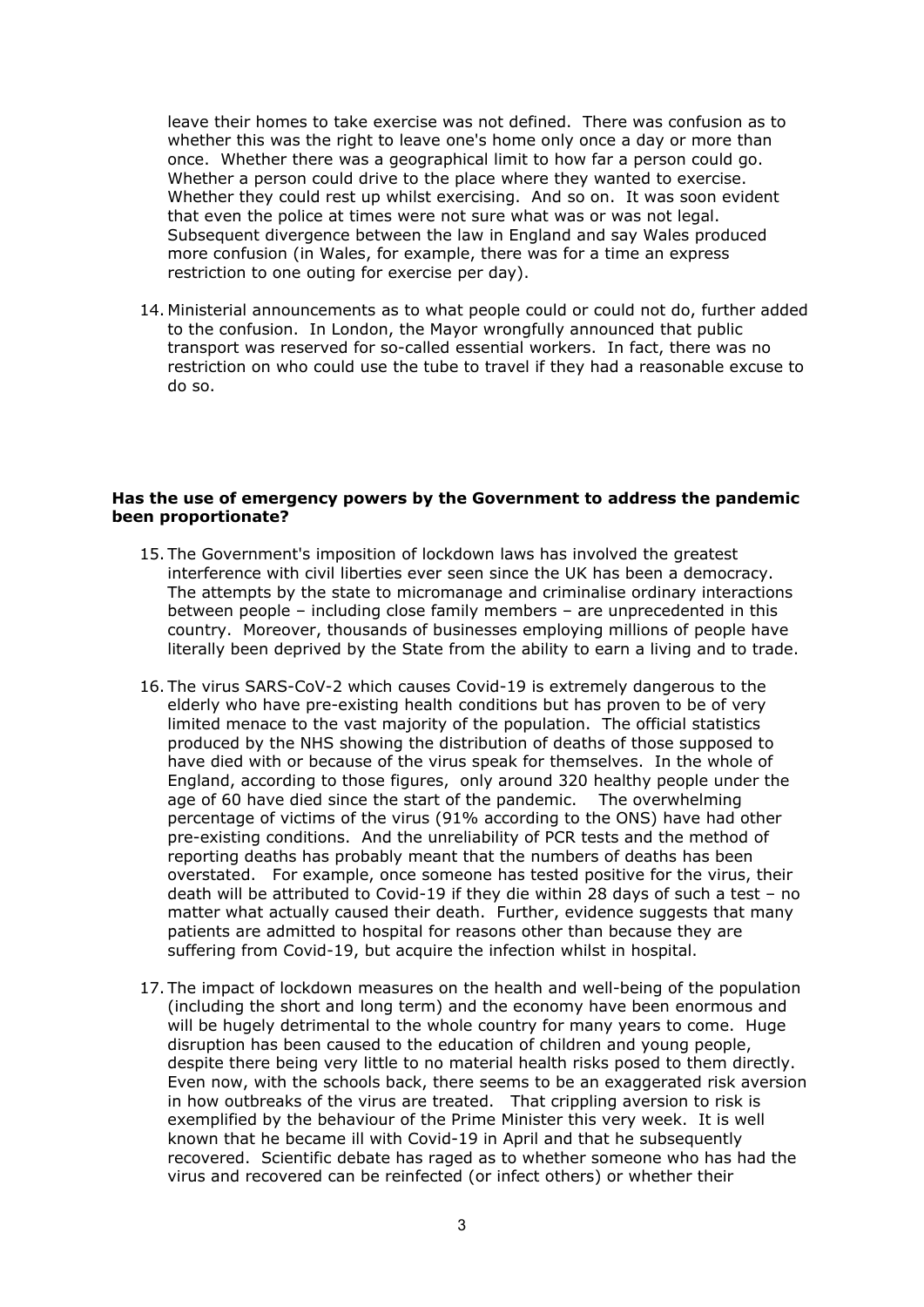immunity if it exists will last. However, despite countless millions of cases of the virus worldwide, there are very few documented instances of where someone has caught the virus again. This suggests as a matter of common sense that the risk of reinfection is very low. Yet the Prime Minister – despite also having a negative test result several days after his potential exposure to an infected person – is self-isolating for 14 days. This scenario is no doubt being repeated for hundreds of thousands of workers – including in the NHS. The disproportionate impact this has on the functioning of the economy, education, healthcare etc is no doubt severe.

- 18. It has been questioned in the above referenced judicial review proceedings whether the Government has properly assessed the costs/ benefits of its measures in seeking to restrict the spread of the virus, when balanced against the considerable harms they have caused. (Or indeed, whether it has even carried out such a balancing exercise).
- 19. These are matters which have been raised in Dolan 1 and Dolan 2 and await final determination by the Court.
- 20. Whilst no one can doubt that the Government has been placed in a very difficult position and has had to make very profound decisions under immense pressure, my own view is that their legislative actions have been disproportionate in the face of a virus, whose effects on the population and threat level have been reasonably clear for some months. As the old adage goes, has the "cure been worse than the disease"?

#### *Criminalisation and enforcement*

#### **What new criminal offences have been introduced as part of the Government's response to the pandemic? Is criminalisation a proportionate, justified and appropriate response?**

- 21. It is accepted that in order to encourage necessary behaviours and to discourage misbehaviours, it is sometimes necessary to impose criminal sanctions on people. However, in seeking to impose new offences based upon some of the most basic and important human activities and to do so on a blanket basis against the entire population, it must be questioned whether the Government has struck the appropriate balance. For example, to give police the power to summarily impose fines of £10,000 on individuals for exercising what would otherwise be their right to conduct peaceful protest is, in my view, an unacceptable and disproportionate response. Nor has it been helpful that some protests have attracted such fines, whilst others have not. At the time of writing this, the police have announced that they will not issue any more  $£10,000$  penalty notices but will refer offenders for prosecution.
- 22. The idea that it should be an offence for say a couple who have been living together throughout the pandemic to be prevented from boarding the Eurotunnel to leave the country and fined for attempting to do so is profoundly wrong. (This has happened according to newspaper reports on 17 November). This is especially so when under the Health Protection regulations relating to travel, one of the specific exceptions to the self-isolation requirement is that you can travel (by any means) directly to an airport or port for the purpose of leaving the country. Thus, according to the Government's guidance and the actions of Kent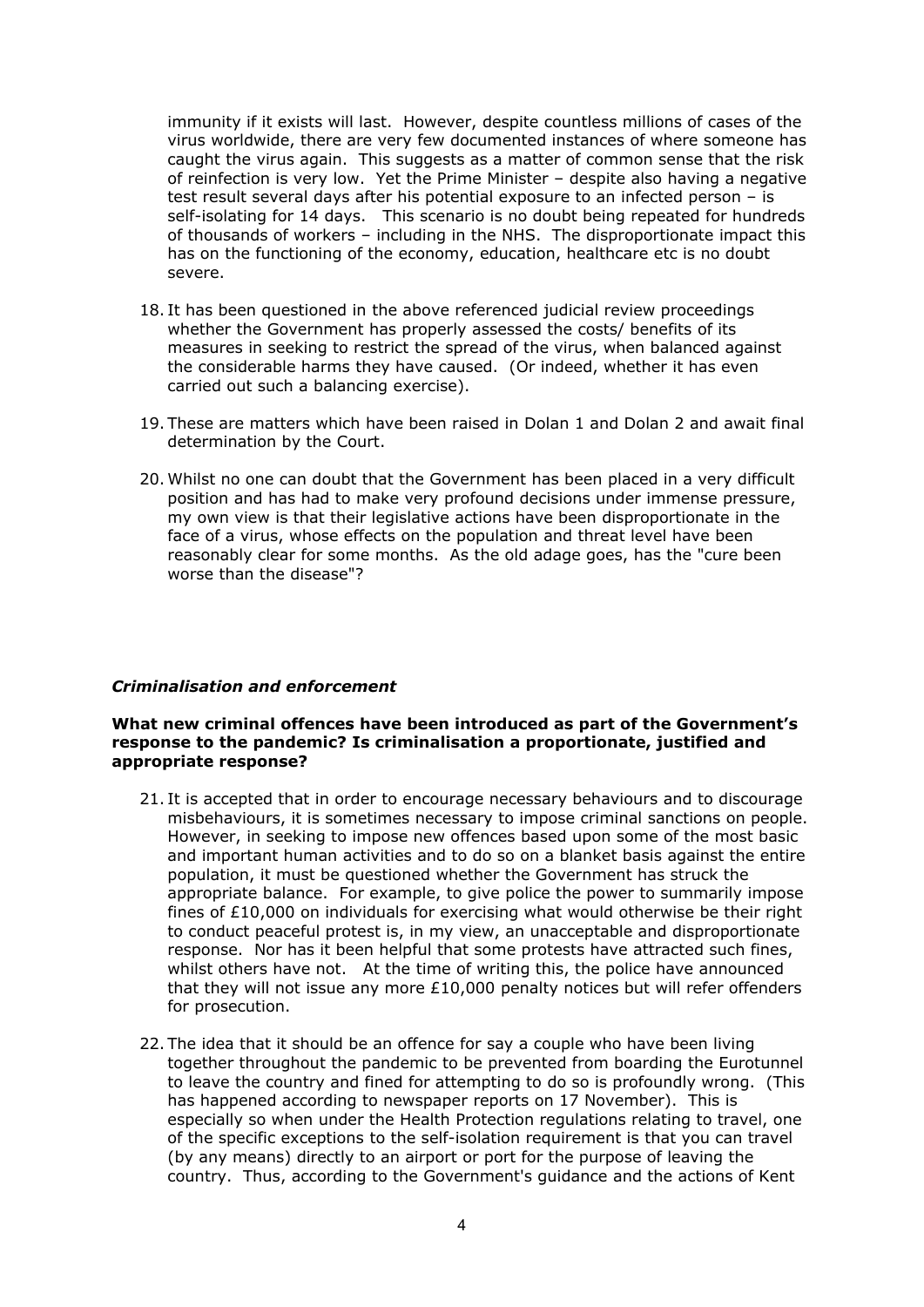police, someone who lives in England cannot drive a car to the Channel Tunnel to leave the country, but someone (whether an English resident or not) who arrives in England from abroad, may at any time during their 14 day self-isolation period, travel on public transport to an airport (potentially coming into contact with significant numbers of people) and freely leave. (See reg 4(9)(a) of The Health Protection (Coronavirus, International Travel) (England) Regulations 2020). Another striking example of how arguably absurd the new offences have become is the gatherings restriction which prohibits you from meeting with anyone in your garden, but allows you meet a stranger in a public park (where arguably you are more likely to come into contact with other people etc). There are many anomalies.

### **Have the new criminal offences introduced in response to the pandemic been sufficiently clear to: (a) members of the public and (b) the public authorities responsible for their interpretation and enforcement (including the police and the Crown Prosecution Service)?**

- 23.As already mentioned, the conflation of guidance with actual legislation and the statements of politicians, the media and the police which have occasionally been at odds with the actual law, are all factors that have added to public confusion.
- 24. In my view, to be viable, it is essential that any criminal laws are:
	- a) **sufficiently clear**, so that the public and those tasked with enforcing the laws against the public - understand what is or is not legal;
	- b) are, as a matter of practicality **enforceable** against those who break them;
	- c) are seen to have the necessary **legitimacy** by the majority of those expected to comply with them.
- 25. I would submit that in many cases, the new criminal offences introduced by the Government with its lockdown measures have failed to meet all three of those criteria.
- 26.As regards clarity, there has been too much confusion between what is allowed and what is not allowed – exacerbated by frequent changes to the laws, the misunderstanding of politicians, the media and police and the confusion between guidance and the law. Having the law contained in complex statutory instruments which, in some cases, have required cross referencing between multiple instruments has made it even harder for people to work out what they can or cannot do.
- 27.As far as enforceability is concerned, some of the rules are absurd and plainly unenforceable, particularly as regards restrictions on the numbers allowed to gather in private settings. The resources and degree of intrusion into people's private lives that would be required to enforce such provisions have, in effect, rendered swathes of the legislation unenforceable. So why make it in the first place?
- 28. Finally, as regards legitimacy, there has been far too much (inevitable) inconsistency in how the laws operate (e.g. allowing two strangers to meet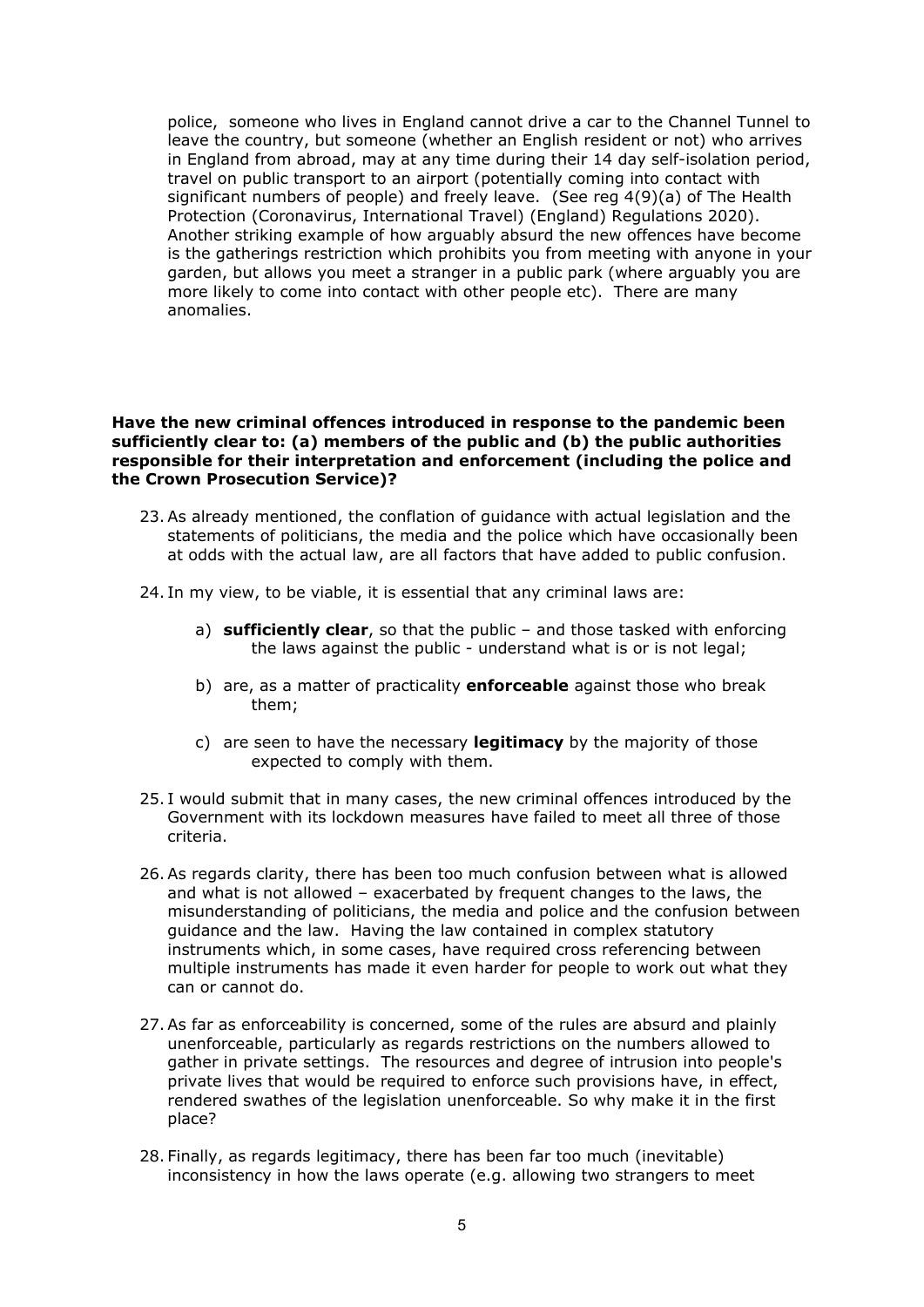together in a public park but not allowing someone to meet their own sibling in a private garden). The more perceived unfairness there is, the less likely the public are to feel obliged to respect the law or feel that it should apply to them. This has not been helped by public figures such as Dominic Cummings apparently flouting the rules.

# **What factors led to wrongful arrests and convictions under the emergency powers and how might these have been avoided?**

- 29. The Government should not, in my view, make ordinary, otherwise innocent day to day private interactions of people a matter for the criminal law except in truly exceptional circumstances. If it does, the law should be clear as to what is or is not a criminal offence. Many of the offences created under the lockdown laws were far too complicated and too intrusive to be viable as criminal offences for the reasons stated above.
- 30. How can members of the public be expected to interpret complex, interconnected statutory instruments?
- 31. I suspect that many members of the public perhaps the majority have no idea where the actual law can be found and rely upon what they are told by the media and social media about what they supposedly can or cannot do. The use of localised lock down laws in particular areas has only served to increase complexity and confusion. As has the frequent amendment/ change to the law in force.

# *Promulgation*

**To what extent have the legal requirements imposed on people during lockdown been clear and accessible to members of the public? How should the new measures introduced in response to the pandemic be communicated and explained to authorities (e.g. local government, police, border force, regulators), businesses and members of the public?**

32.As noted above, the lockdown laws were contained in an increasingly complex web of repeatedly amended and cross referenced statutory instruments which challenged many lawyers, let alone ordinary members of the public, to be able to interpret them. The same applies to the law enforcement authorities. It is true that the legislation can be readily accessed via the internet, but expecting nonlawyers to read, interpret and understand statutory instruments is totally unrealistic. The publication of "guidance" by the Government has been helpful in some areas. But in others, guidance has gone beyond what is strictly in the law. People should not be led to believe that something is illegal when it is not.

# *Devolved and local government*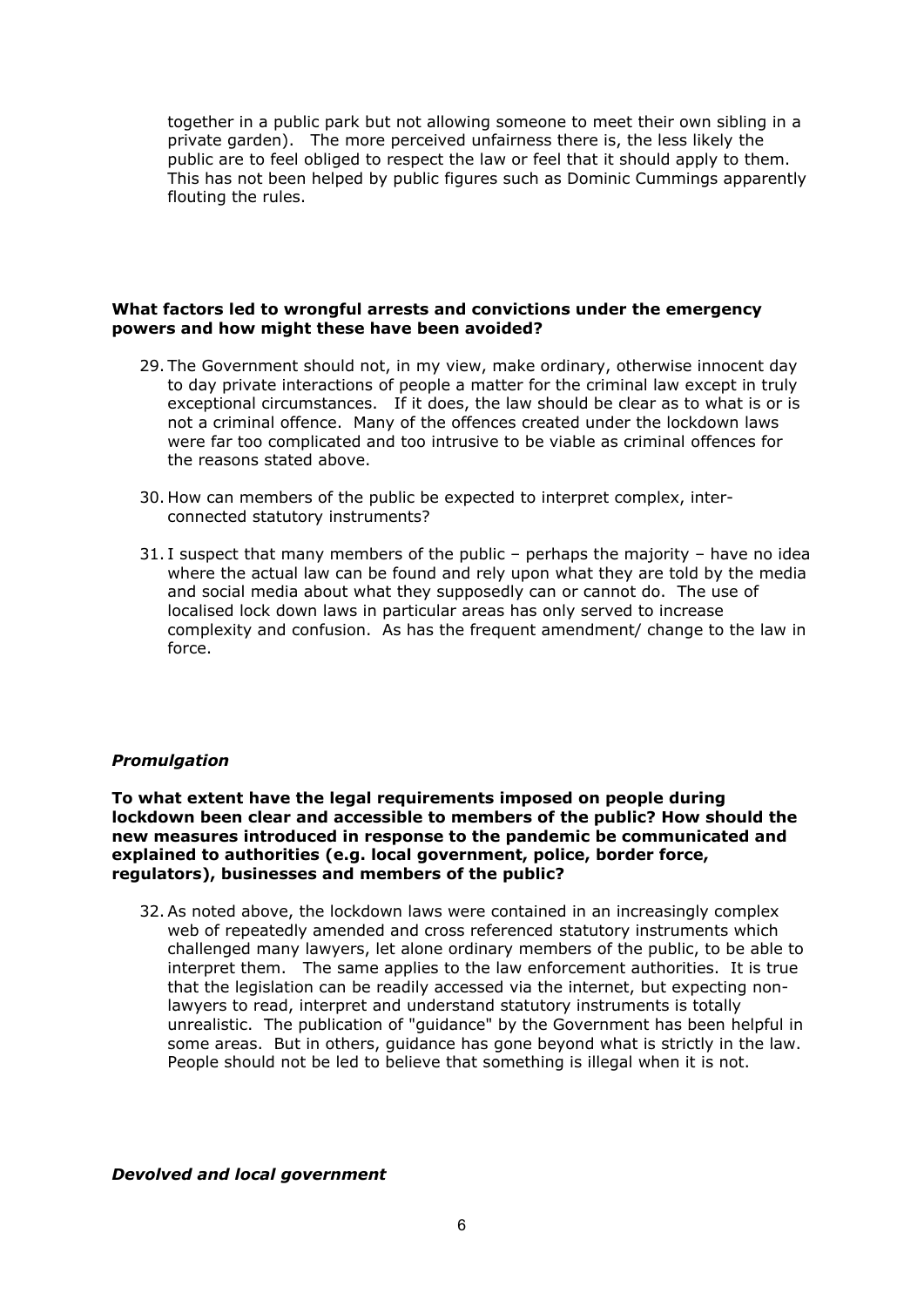# **What have been the consequences of legal divergence between the constituent parts of the United Kingdom in responding to the pandemic?**

- 33. I do not think that devolution has been helpful in this pandemic for four main reasons.
- 34. First, it is undesirable (and arguably absurd) that different rules on responding to what is a national healthcare situation should be subject to different laws in the devolved areas of the UK. There are no hard borders within the UK and a virus does not recognise borders anyway. Thus, it is illogical and only serves to add to confusion if different rules apply depending on where people are relative to those internal borders. This has been especially so in relation to travel restrictions.
- 35.Secondly, at the risk of straying into politics, rightly or wrongly there is a suspicion that this crisis has provided a platform for political grandstanding and point-scoring by devolved governments at the expense of joined up action with Westminster to tackle the spread of the virus.
- 36. Thirdly, the duplication of effort, resources, agencies and communication that has resulted from having different decision-making bodies and rules cannot have helped in tackling the pandemic.
- 37. Fourthly, the overall impact on the public cannot have been positive with mixed messaging from political leadership in different parts of the UK.

**Have local authorities been granted adequate powers to respond to the pandemic in their local area? Have the emergency measures taken by the Government struck the right balance of power between national and local governments?**

38. No comment.

**How well have intergovernmental relations worked during the crisis through established mechanisms and through the Civil Contingencies Committee (COBR)?**

39. No comment.

**Are there examples from other countries that are instructive as to the management of the virus between national and regional/state legislatures and executives?**

40. No comment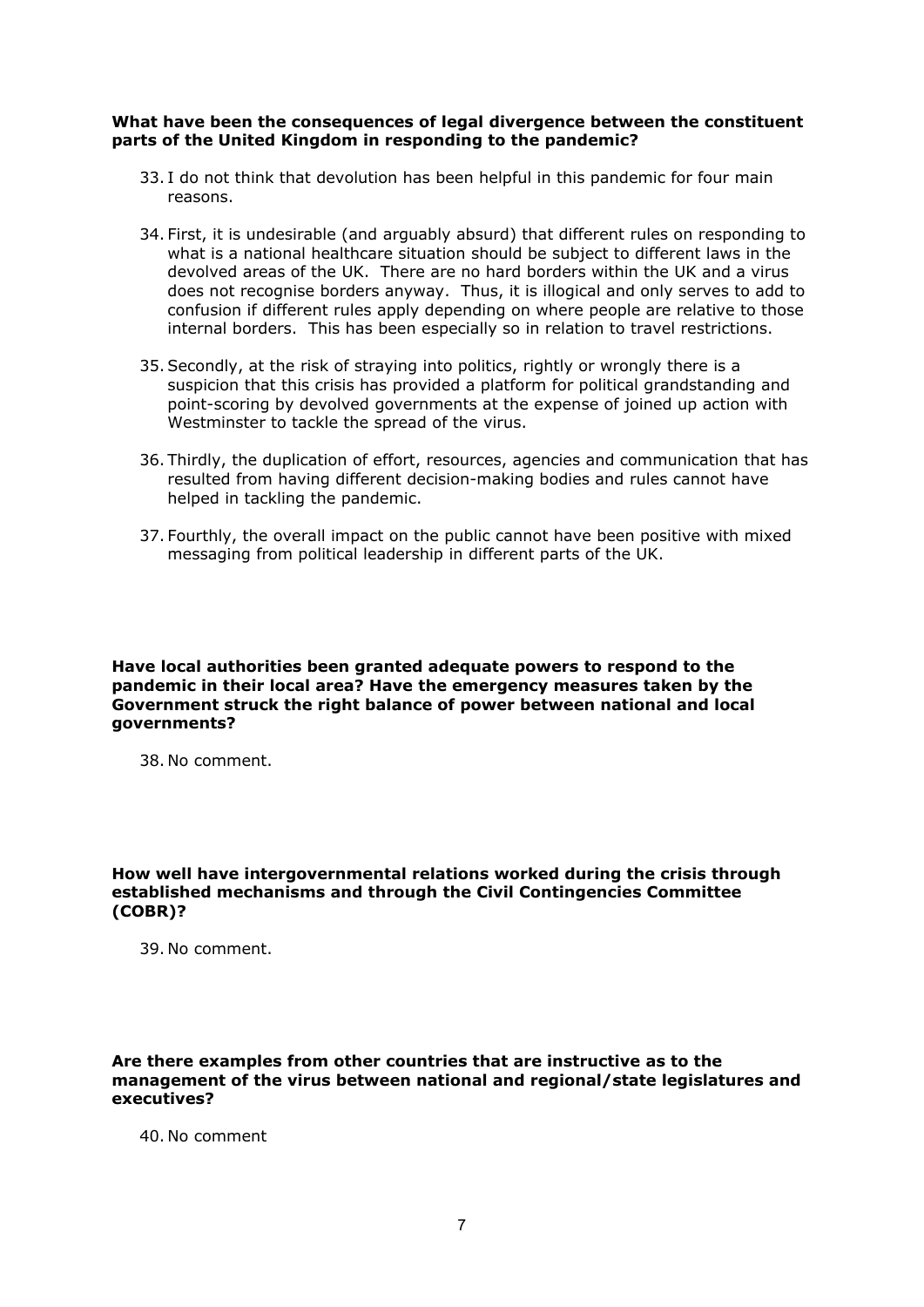# *Parliamentary scrutiny*

**To what extent has Parliament been able effectively to scrutinise the statutory instruments related to the pandemic measures? What additional steps ought to be taken to ensure effective scrutiny of emergency statutory instruments in future?**

- 41. In my view (and I think uncontroversially), the UK was clearly not adequately prepared for this pandemic in terms of availability of PPE, arrangements for tracking and testing, use of mobile applications, policies to control borders and above all availability of critical care beds in the NHS. The Government has had to play catch up from the start. But from the perspective of Parliamentary governance, the biggest single failing, in my observation, has been the complete absence of effective Parliamentary scrutiny throughout the pandemic.
- 42. The Government's use of the 1984 Act and the "emergency procedure" under s45R of the Act has, in my view, been the principal factor in ensuring the failure of Parliamentary scrutiny. (To be fair to Parliament, it cannot have helped that social distancing rules have made it difficult to function – as has been the case with many other workplaces). Further, the Government has a large majority in the House of Commons and (post-Bercow) seems firmly back in control of the Parliamentary timetable.
- 43. The statutory device of s45R of the 1984 Act has enabled the Government to repeatedly write legislation – often at the eleventh hour – and to bring it into force without the need for any prior Parliamentary scrutiny or approval. The emergency procedure under s45R does require that such legislation be approved by Parliament within 28 sitting days after it is made. However, through its control of the Parliamentary timetable, the Government has been able to delay such scrutiny, sometimes until many weeks have passed since the legislation came into force. In many cases, Parliament has finally come to vote on measures long after they have ceased to apply and have been replaced.
- 44. Unbelievably, the Original Regulations which involved the single biggest imposition on civil liberties and caused the single most destructive fall in GDP in English history – were only finally "debated" by Parliament at the beginning of May. Yet the Original Regulations had come into effect as from 26 March – more than 5 weeks earlier. The "debate" when it came, was a derisory affair comprising less than 20 MPs making speeches remotely. No vote was held. I find this astonishing.
- 45. The Government has since repeatedly used the "emergency procedure" under s45R to introduce much of its lockdown legislation under the 1984 Act. This use (or rather in my view misuse) of the legislation has continued for months and has been used for much legislation ranging from the Original Regulations through to the imposition of face coverings and latterly the second lockdown. The legality of the Government's use of s45R is being challenged in proceedings for judicial review before the High Court in Dolan 2.
- 46. It is worth noting that even when belatedly, from October, the Government under pressure from some of its own MPs, finally started to allow Parliament to vote on new lockdown measures before they came into effect, the Government has still been using the emergency procedure regardless. Little time has been allowed for proper debate – let alone proper scrutiny by Parliament of the detail of the legislation which, once made under the emergency procedure, cannot be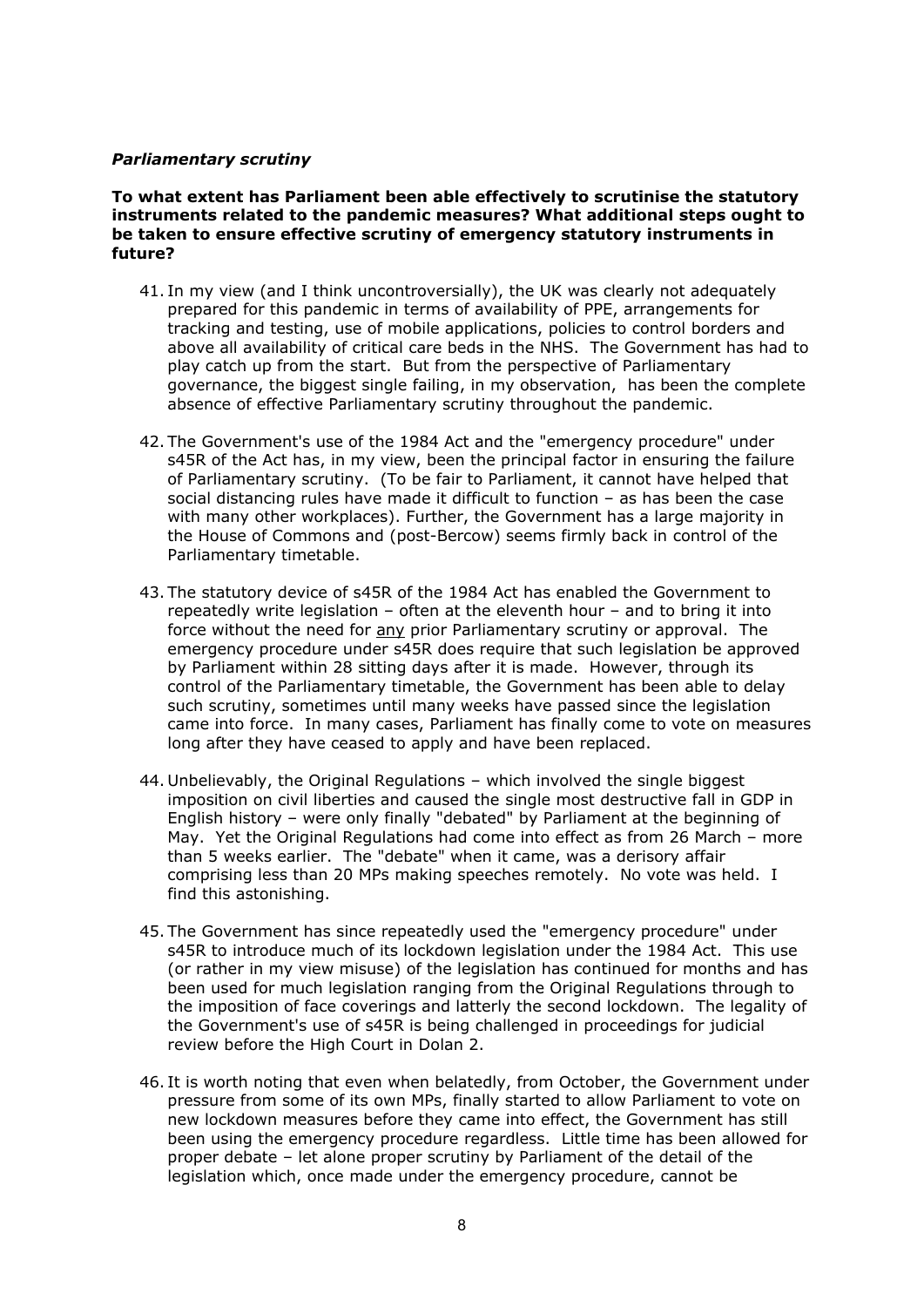amended. It is submitted that had there been even a modicum of scrutiny, some obvious flaws in the legislation (e.g. the 10pm curfew) would have probably been identified and addressed before the legislation was enacted.

### **To what extent are safeguards on emergency powers (such as provisions for 21-day reviews) undermined when Parliament is not sitting, or when sittings are restricted? How might the law and/or parliamentary procedure need to adapt to such circumstances?**

- 47. The safeguards aimed at ensuring Parliamentary oversight of measures introduced under Part 2A of the 1984 Act have been rendered largely meaningless by the Government's routine adoption of the emergency procedure under s45R to make legislation and put it into force without Parliament's prior involvement. Only the replacement of powers purportedly exercised under the 1984 Act with use of the relevant provisions of the Civil Contingencies Act 2004 ("CCA") would ensure better scrutiny and control. Indeed one of the reasons why it is contended that the 1984 Act was never intended to be used in the way the Government is now using it, was precisely because the CCA contained the correct balance between protecting the nation in times of crisis, whilst still ensuring tight Parliamentary scrutiny of the process.
- 48.A poor second best if the 1984 Act continues to be used, would surely be for Parliament to establish some kind of new committee for scrutinising new lockdown laws and to allow that committee to sit on an urgent basis so as to apply at least a degree of prior scrutiny to that legislation before it is put before MPs in Parliament. Otherwise, such scrutiny as there is in the chamber, will continue to be rather superficial - and ineffectual.

**What processes are there for securing renewed Parliamentary oversight and control of the legislative agenda once the urgency of a given emergency has diminished? Are the sunset provisions and other safeguards provided for in the Coronavirus Act 2020 and associated regulations sufficient for this purpose?**

- 49.As has been noted. The Coronavirus Act 2020 is largely irrelevant to the much more significant issues of Parliamentary oversight created by the Government's use of the 1984 Act.
- 50. There has, in my view, been far too little if any effective scrutiny of lockdown measures and too great a willingness to wave them through – but also not to rigorously test the data and assumptions on which they have been introduced – and maintained in force. The imposition of the recent lockdown under the New Regulations is a case in point. This was voted on by MPs and Peers and overwhelmingly passed, despite serious questions having been raised about the presentations made by the Government's advisers to try and justify the measures. MPs and Peers have been put in a difficult position and placed under much pressure in being required to vote on such important measures at such short notice. But I think they could do more to test what is being put before them.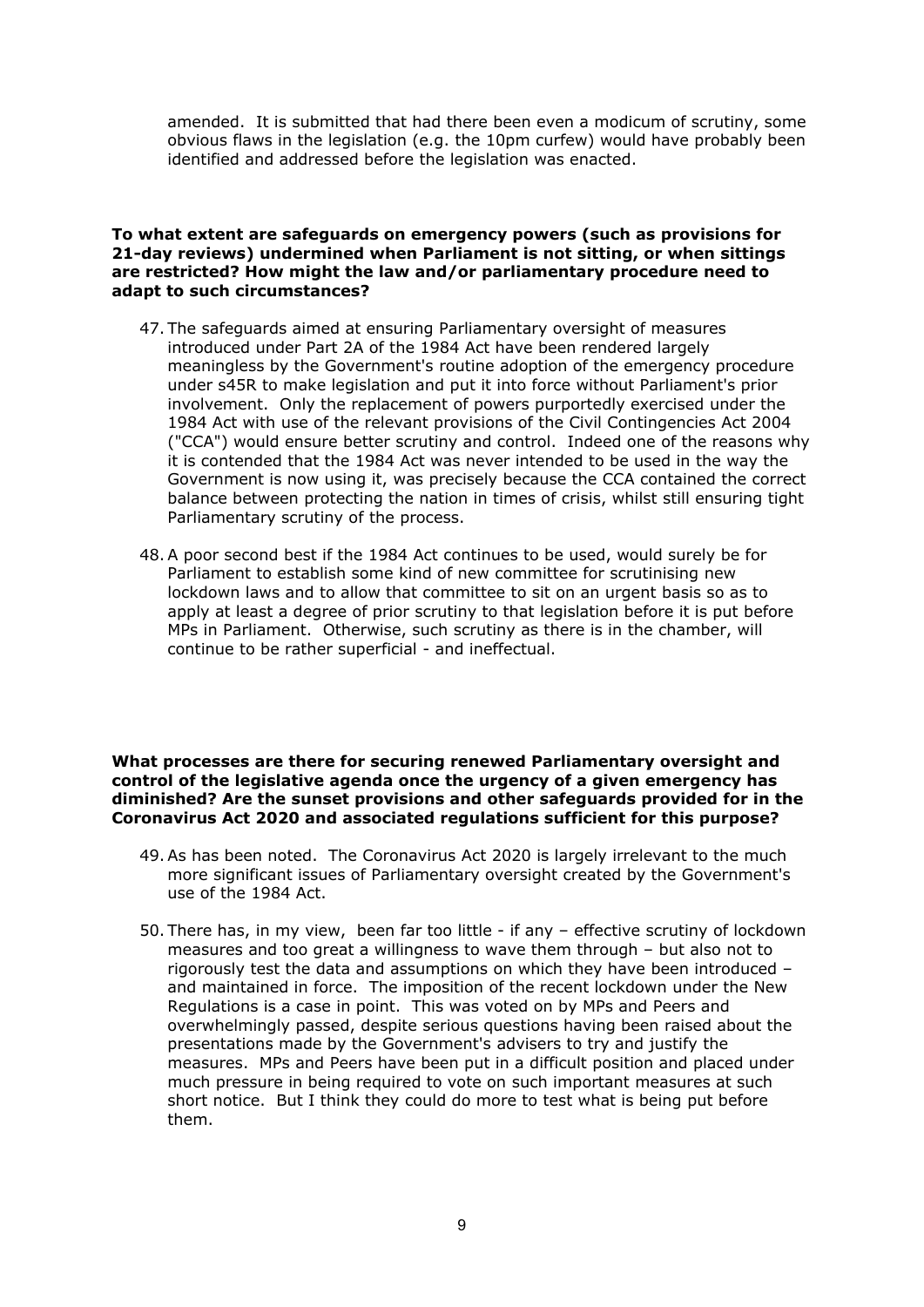**What lessons can be learned from the (1) Government's preparation, and (2) Parliament's constrained scrutiny of the fast-tracked Coronavirus Bill? What should be done differently the next time there's a need for substantial emergency legislation?**

- 51. There are any number of situations in which a Government may need to move with such swiftness that it simply cannot be expected to first go through numerous procedural hoops in Parliament over a protracted time period before taking action for the good of the nation. However, in relation to this pandemic, even if the Government's introduction of the Original Regulations was somehow justified (a moot point), there is no reason at all why it could not have been subjected to a much greater scrutiny by Parliament over the subsequent continuation of the measures. Where were MPs in May and June when the lockdown continued – despite the peak of the pandemic having passed over in early April and when hospital bed availability was increasing? The Government was effectively acting on its own and doing as it pleased for far too long. In the absence of any effective scrutiny, the only option open to those who believe the Government has erred in its approach, has been to try and bring the matter before the Courts by way of judicial review.
- 52.But that task has proved extremely difficult for a combination of reasons. These have included the apparent reluctance of the Courts to give such challenges the priority and expedition that some would argue they merit (in contrast, for example, to the way in which challenges to Brexit and the prorogation of Parliament were expedited in 2019). Secondly, another serious impediment has been the fact that the Government has repeatedly moved the goalposts by making frequent legislative changes – requiring a constant amendment to any claim and addition of further evidence. These, factors have helped slow down the process and have diminished the scope for citizens to exercise timely judicial reviews of the Government's actions. It is also undeniably the case that the Courts in such cases are presented with very difficult choices, given how much is at stake and the enormity of the decisions that individual judges face making. A public health scenario is somewhat different to a purely political scenario. Lives are at stake, not just money or political reputations. But ultimately, the Courts cannot and generally do not shrink from ruling in difficult cases.

# **How does and should the Sewel/Legislative Consent convention operate in relation to emergency legislation?**

53. No comment.

### **Is there a case for reworking or consolidating emergency powers legislation? Should safeguards and scrutiny processes be standardised and, if so, how should they be designed to operate during a crisis?**

54. The status of the powers that the Government has claimed to have under the 1984 Act are currently the subject of legal challenges in the Courts in Dolan 1 and